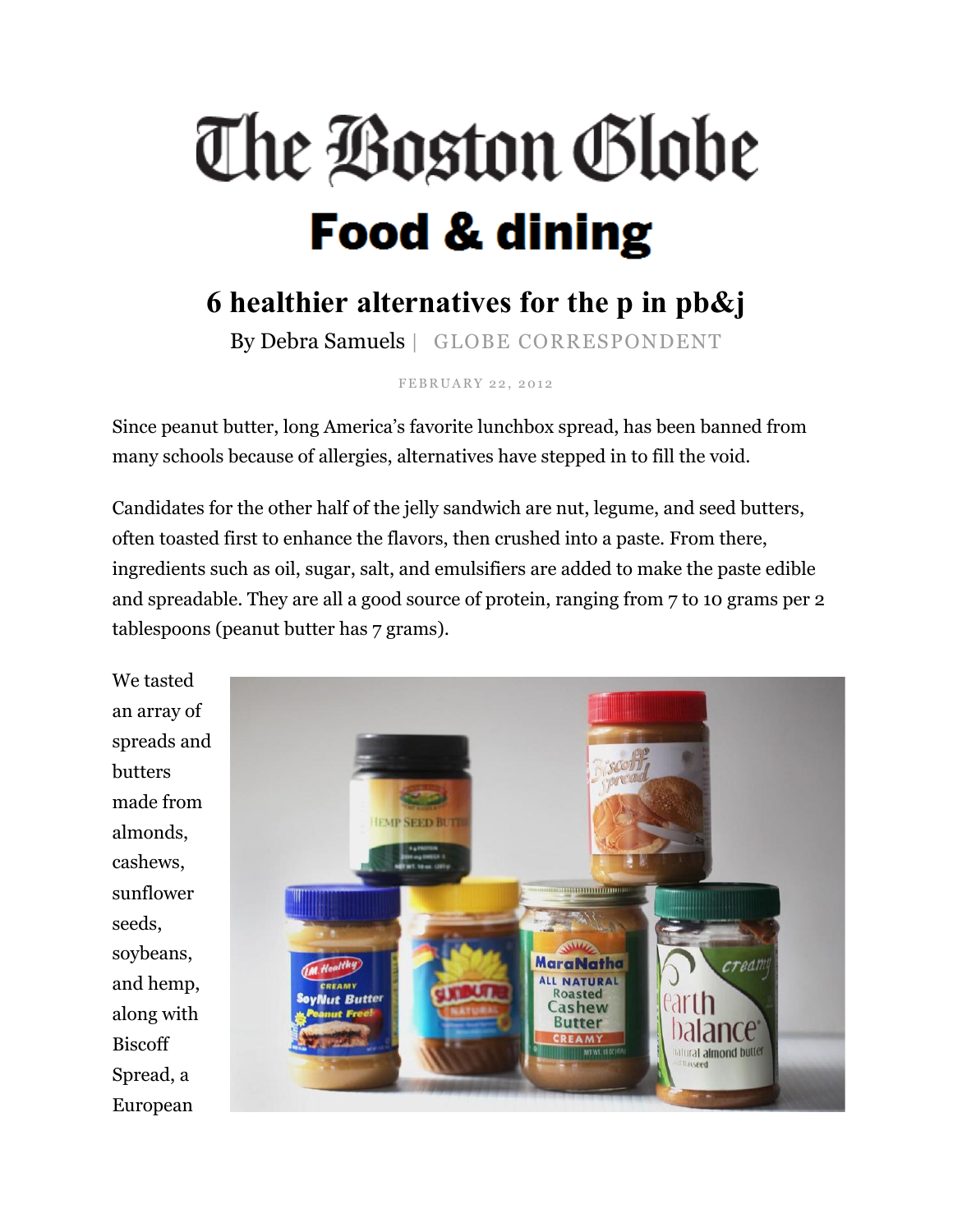import made from 57 percent Biscoff cookies, and advertised as a "European alternative to peanut butter.'' Tasters smeared the butters and spreads on plain crackers and took bites of apple as palate cleansers.

We weren't thrilled with any of the choices. I.M. Healthy SoyNut Butter came out ahead of the group, grudgingly we thought. Manitoba's Hemp Seed Butter garnered the most negative superlatives: "nastiest'' and "ugliest'' among them.

The group had a collective grimace from start to finish. We suspect that a thick (very thick) layer of jelly would surely help put a grin on these faces.

#### **Biscoff Spread**

#### *\$3 for 14 ounces*

This European spread is basically crushed cookies with sugar and oil. One of the tasters pegged it, except she didn't get the cookie correct. "Tastes like it has crushed graham crackers. Is this s'more butter? Your child would love you for packing this in a lunch, because it tastes like dessert.'' "Molasses-sweet and smooth. I would use this to dip an apple.'' Many guessed it was Nutella-like (hazelnuts and chocolate). "Chocolate-y, sweet, smooth chemical taste. Too sweet. Kids would like this.'' "The color is unattractive.'' And: "This tastes like liquid candy.''

#### **I.M. Healthy SoyNut Butter Creamy** (WINNER)

#### *\$4.99 for 15 ounces*

Who thought roasted soybeans could be so unidentifiable? For the record, this is a legume butter, no soy nuts (that is the company's fanciful term). This butter got noticed for its spreadability and similarity to peanut butter. Everyone took a guess at what it was made with and none were correct. "This sticky tan spread adheres to all surfaces equally, the knife, a cracker, or your tongue. Its sculptable consistency coats your palate with a smooth sweet and salty peanut butter-like flavor.'' "Hints of pumpkin. It is really thick too thick.'' "Sunflower seed? It might be greatly enhanced with jelly.'' Two thought the sweet taste might come from honey. It's actually from maltodextrin and granulated cane juice.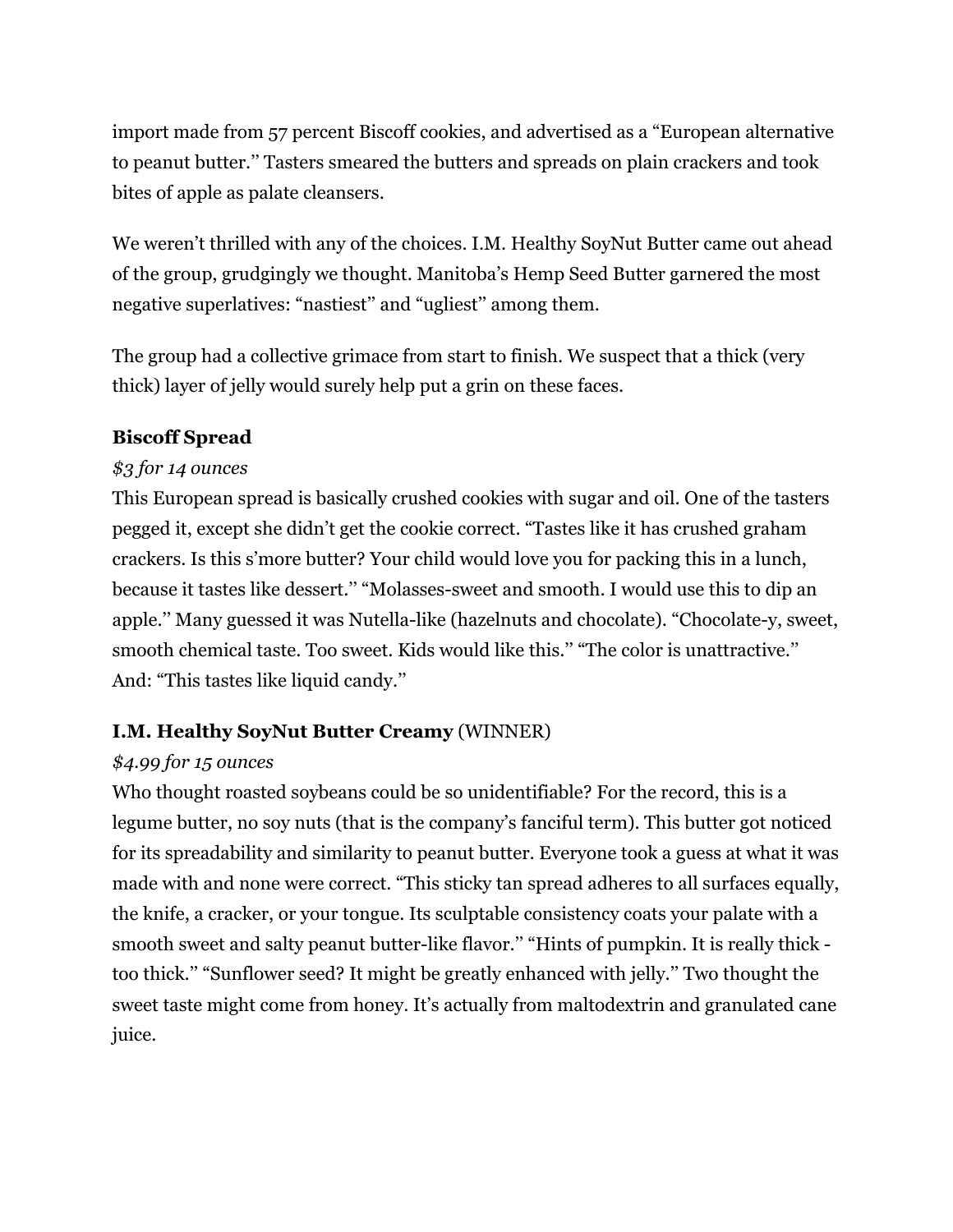### **Earth Balance Natural Almond Butter and Flaxseed Creamy**

## *\$8.89 for 10 ounces*

Almost all comments were favorable, but only one taster chose it as the favorite. Flavor got good marks but texture was mixed: "This makes me really happy after all the others. This might be almond butter or some nut. It sticks to the roof of my mouth.'' Another guessed correctly: "Roasted almond? Seems stiff when you spoon it out, but pleasant taste. Would be good on a sandwich with a ripe banana or spread on apple or celery. The only one I would buy.'' "Salty in a very good way. Good substitute for peanut butter.'' Another: "What a relief! The most peanut butter-like in appearance, but not as satisfying.'' And: "Now we are talking. We are back among the living. Creamy, would work nicely in a dan dan mien noodle dish [Chinese sesame sauce noodles]. Nice alternative to peanut butter.''

# **Manitoba Harvest Hemp Seed Butter**

#### *\$9.99 for 10 ounces*

Unanimous that this was least favorite; many comments are unprintable. It is hard to reconcile that the sweet light colored seeds that get sprinkled on yogurt and salads turn into this: "Hippie paste, suitable for only deeply committed vegans.'' "This simply surpasses all expectations of nasty.'' "Grass seed?'' "Algae and millet or sesame seed?'' "Tastes like fermented hay.'' "Vile!''

## **MaraNatha All Natural Roasted Cashew Butter Creamy**

## *\$5.99 for 8 ounces*

Three tasters guessed that the nut was cashew and one chose it as a favorite. This entry got many suggestions for potential uses. "Light in color and not too grainy. Naturally sweet from the cashew. I would like this with grated carrots and avocado on a sandwich.'' Another suggestion: "Could be used as a pasta sauce with sauteed garlic, roasted red pepper, and onions; thin with broth.'' Many noted a distracting oily consistency: "Barely edible.'' "Smell and texture is nasty.'' "Although this butter is flavorful, it is thick and oily.'' One thought it would make a "good dip or be good in baking. But it sticks to the roof of my mouth.''